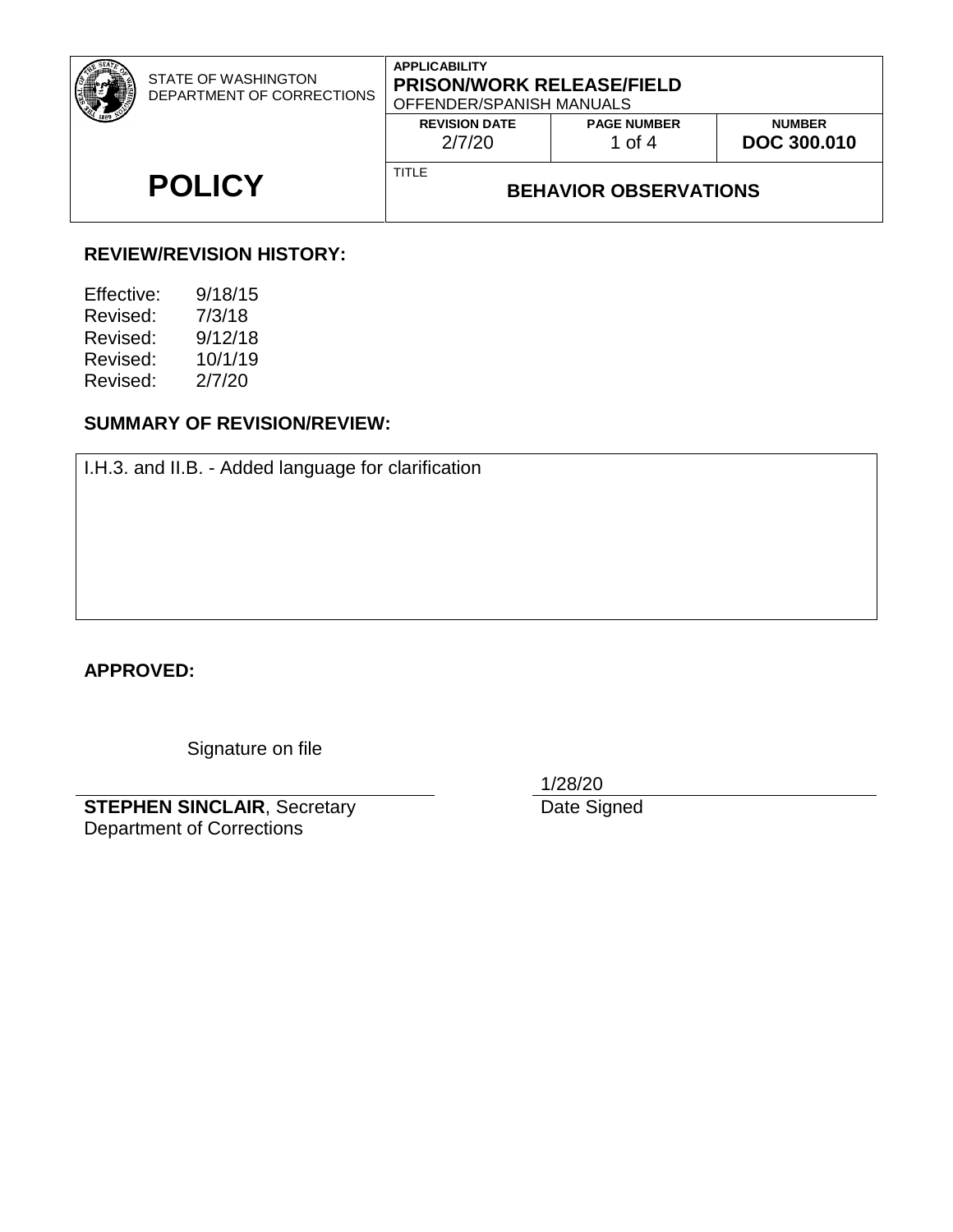|               | <b>STATE OF WASHINGTON</b><br>DEPARTMENT OF CORRECTIONS | <b>APPLICABILITY</b><br><b>PRISON/WORK RELEASE/FIELD</b><br>OFFENDER/SPANISH MANUALS |                                |                                     |
|---------------|---------------------------------------------------------|--------------------------------------------------------------------------------------|--------------------------------|-------------------------------------|
|               |                                                         | <b>REVISION DATE</b><br>2/7/20                                                       | <b>PAGE NUMBER</b><br>$2$ of 4 | <b>NUMBER</b><br><b>DOC 300.010</b> |
| <b>POLICY</b> |                                                         | TITLE<br><b>BEHAVIOR OBSERVATIONS</b>                                                |                                |                                     |

### **REFERENCES:**

DOC 100.100 is hereby incorporated into this policy; [WAC 446-20-140;](http://apps.leg.wa.gov/wac/default.aspx?cite=446-20-140) [DOC 300.000](http://insidedoc/policies/DOC/word/300000.pdf)  [Continuous Case Management;](http://insidedoc/policies/DOC/word/300000.pdf) [DOC 460.000 Disciplinary Process for Prisons;](http://insidedoc/policies/DOC/word/460000.pdf) [DOC 460.130](http://insidedoc/policies/DOC/word/460130.pdf)  [Response to Violations and New Criminal Activity;](http://insidedoc/policies/DOC/word/460130.pdf) [DOC 460.135 Disciplinary Procedures for](http://insidedoc/policies/DOC/word/460135.pdf)  [Work Release](http://insidedoc/policies/DOC/word/460135.pdf)

### **POLICY:**

- I. The Department has established procedures to document and share information regarding the behavior of an individual under its jurisdiction in a consistent manner to use for improving safety and accountability in Department facilities and the community.
- II. Individual behavior information will be used to make data-driven decisions regarding case management and identify patterns of behavior that may require follow-up. Behavior data will be considered during safety-related reviews and may also be used to inform policy/procedure decisions and resource deployment.

### **DIRECTIVE:**

- I. Behavior Observation Entry
	- A. Employees and contract staff will document observed, off-baseline behaviors as a Behavior Observation Entry (BOE) in the individual's electronic file to:
		- 1. Inform case managers of behavior to be considered for follow-up.
		- 2. Collect information on observed behavior, including patterns of improvement.
		- 3. Inform incentive and disciplinary processes.
		- 4. Provide the ability to review and reinforce application of positive skills and behaviors by individuals under the Department's jurisdiction.
	- B. Behaviors in a clinical treatment setting may be reported at the discretion of the clinical treatment professional.
	- C. Observers of behaviors will respond to stop negative behavior or to affirm positive behavior in order to encourage similar, positive behavior.
		- 1. Case managers who observe the behavior should make a Contacts entry per DOC 300.000 Continuous Case Management and may enter a BOE for information not otherwise addressed through the serious violation process. Case managers are not expected to duplicate documentation.
	- D. Entries will specify if observed behavior is Positive, Negative, or Neutral.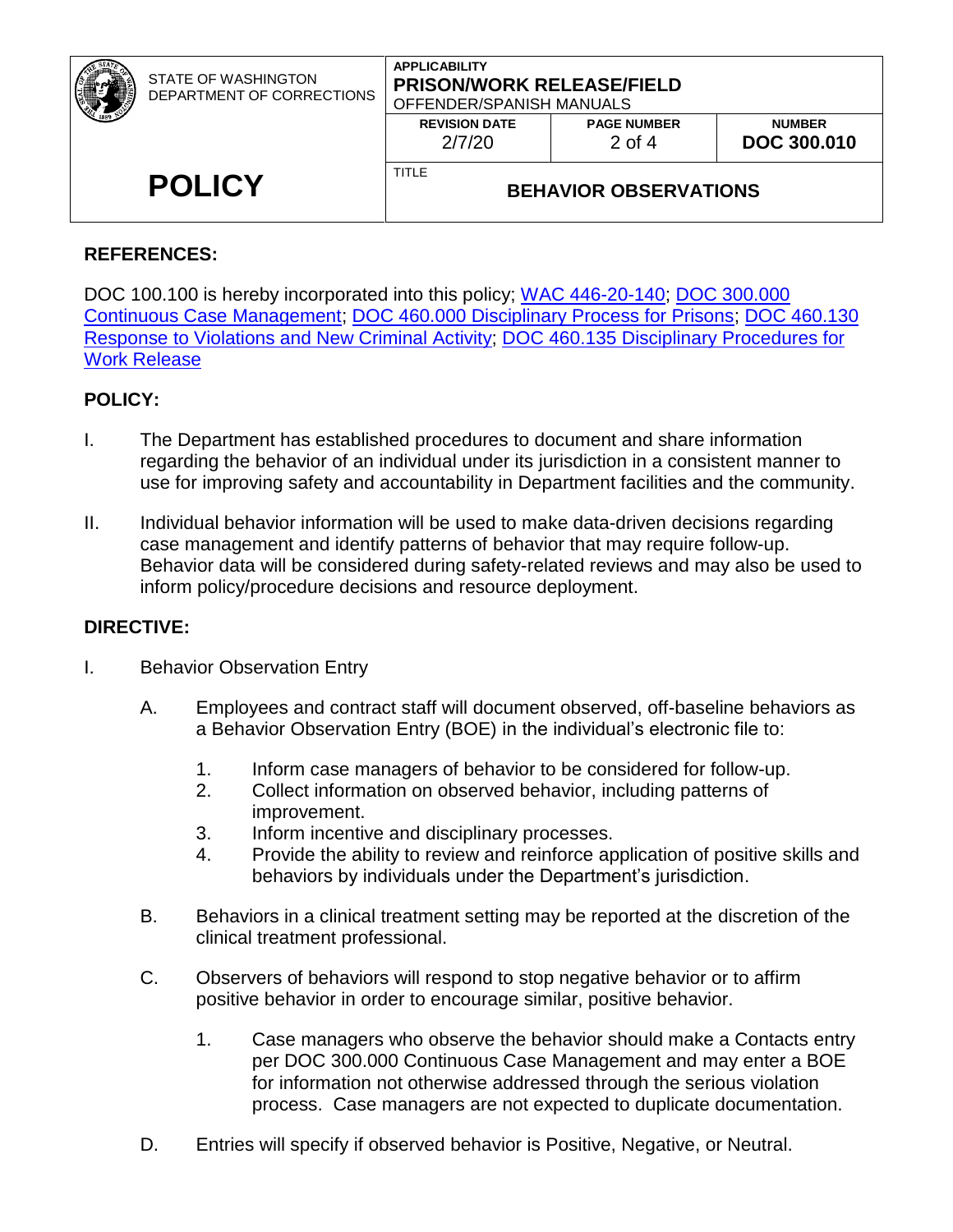| STATE OF WASHINGTON       |
|---------------------------|
| DEPARTMENT OF CORRECTIONS |

#### **APPLICABILITY PRISON/WORK RELEASE/FIELD** OFFENDER/SPANISH MANUALS

| <b>REVISION DATE</b> | <b>PAGE NUMBER</b> |
|----------------------|--------------------|
| 2/7/20               | 3 of 4             |
|                      |                    |

# **POLICY**

# **BEHAVIOR OBSERVATIONS**

1. Positive behavior is desirable behavior that indicates individual progress.

TITLE

- 2. Negative behavior is undesirable behavior that doesn't necessarily rise to the level of a violation.
	- a. In Prisons, rule violation behavior addressed through an onsite adjustment will be documented as a negative BOE stating it is an onsite adjustment for disciplinary purposes.
	- b. Rule violation behavior resulting in an infraction or other violation process will not be documented as a BOE.
	- c. Rule violation behavior addressed through an infraction/violation report will be documented per the applicable disciplinary policy:
		- 1) DOC 460.000 Disciplinary Process for Prisons
		- 2) DOC 460.135 Disciplinary Procedures for Work Release
		- 3) DOC 460.130 Response to Violations and New Criminal **Activity**
- 3. Neutral behavior is behavior that is not necessarily positive or negative, but could be useful for employee/contract staff awareness and will be addressed by the case manager by checking in with the individual.
- E. BOEs must be factual and objectively written. BOEs will not contain opinions, conclusions, conjecture, or judgments about the documented behavior.
- F. The observer will immediately notify the individual of the observed behavior and that a BOE will be entered into the electronic file. The individual will be provided a copy of the BOE within 48 hours of notification or at the next planned contact if the individual is supervised in the community.
- G. Individuals may request to review a BOE through their case manager.
- H. Individuals may challenge the content in a BOE by submitting a written request identifying the information the individual believes inaccurate/incomplete within 10 days of receiving notification of the BOE to the Correctional Program Manager (CPM)/Community Corrections Supervisor (CCS).
	- 1. An existing BOE that documents behavior that was also addressed using an infraction violation/violation process may be challenged.
	- 2. The CPM/CCS will make the final determination concerning content in a BOE and whether it will be updated, deleted, or remain the same.